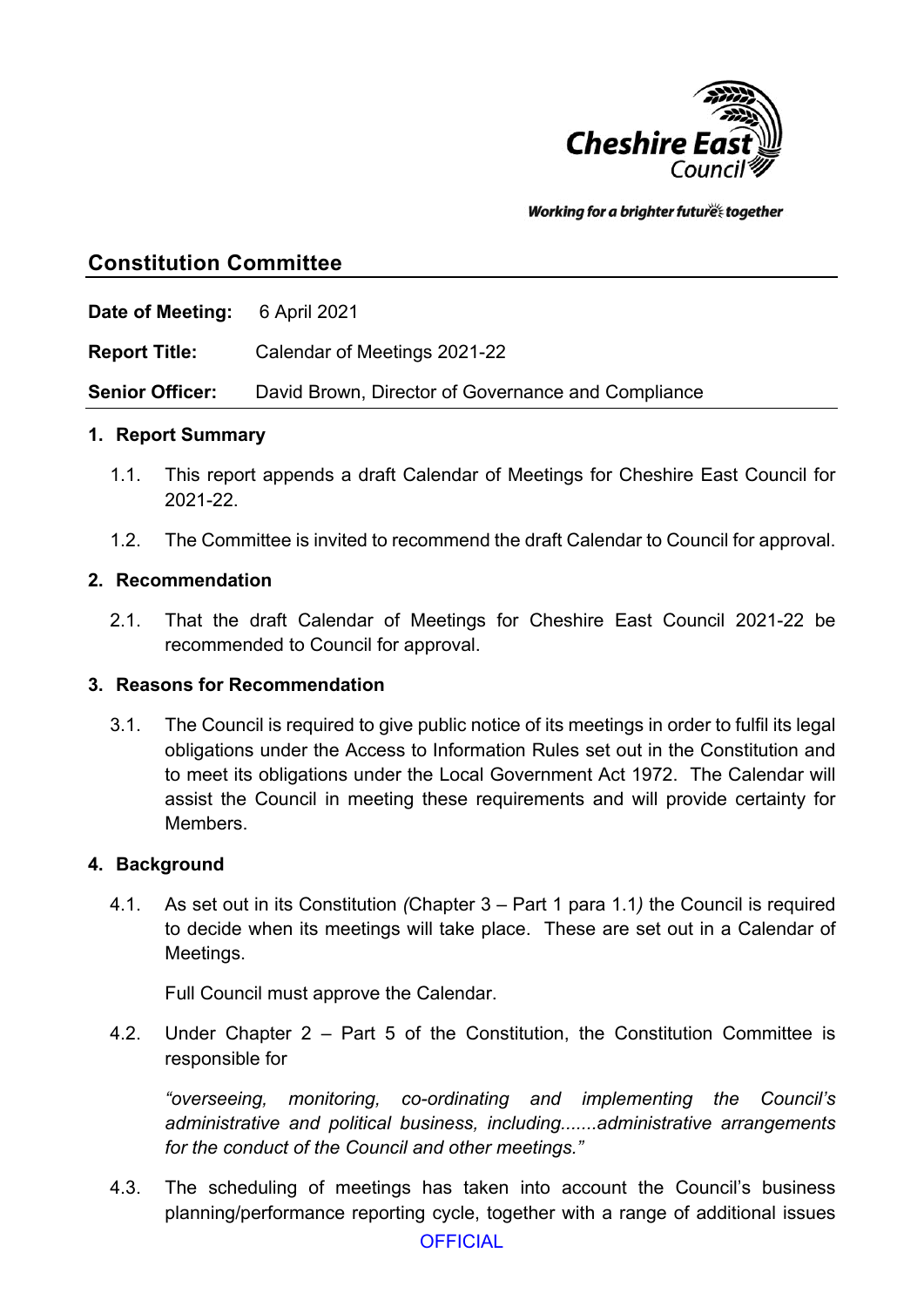arising from the implementation of the committee system, which will take place after the Council's Annual General Meeting (AGM). In brief summary, the Calendar no longer shows meetings of Cabinet, the existing four overview and scrutiny committees, or other bodies which will cease to exist following the AGM, such as the Constitution Committee.

- 4.4. The Calendar has been updated to include the six new service committees, a Finance Sub Committee, and the new Scrutiny Committee. The scheduling of these meetings has taken place following extensive work amongst officers to identify cyclical business, such as that which arises from the "financial cycle" and known forthcoming business. It should be noted that, given the scale of changes which arise from the introduction of the Council's forthcoming decision-making arrangements, there will be a period of time during which further changes might need to be made to the Calendar of Meetings, based upon the experience of the Council's new decision-making bodies. Such changes can be made in line with powers in law and the Constitution.
- 4.5. At the time of writing this report, the legislation which permits virtual meetings to take place, rather than requiring face to face meetings, expires on 6<sup>th</sup> May 2021.
- 4.6. Therefore, unless the legislation is amended, meetings from  $7<sup>th</sup>$  May onwards will have to take place in the traditional way, in meeting rooms, with Members and the public being physically present.
- 4.7. In order to minimise risk at this stage of recovery from the pandemic, it has been determined that the inaugural meetings of the service committees should take place virtually. The business which they would be expected to deal with at their first meetings is non-formal business, such as training and awareness in respect of the committee terms of reference, meeting key officers, and giving thought to draft work programmes etc.
- 4.8. For that reason, and given that there appears to be no substantive formal business to conduct at this early stage of the Municipal Year, there is no need for formal face to face meetings to take place.
- 4.9. The arrangements for these meetings have not been finalised, but provisional dates for them (which could be subject to change) are as follows:
- 4.10. Finance Sub Committee– 17 May at 2pm Highways & Transport Committee – 18 May at 10.30am Corporate Policy Committee – 18 May at 2pm Children & Families Committee – 20 May at 2pm Economy & Growth Committee – 24 May at 2pm Environment & Communities Committee– 25 May at 10.30am Adults & Health Committee – 27 May at 10.30am
	- 4.11. Members will be kept informed of any need to change the dates of these inaugural meetings.

### **OFFICIAL**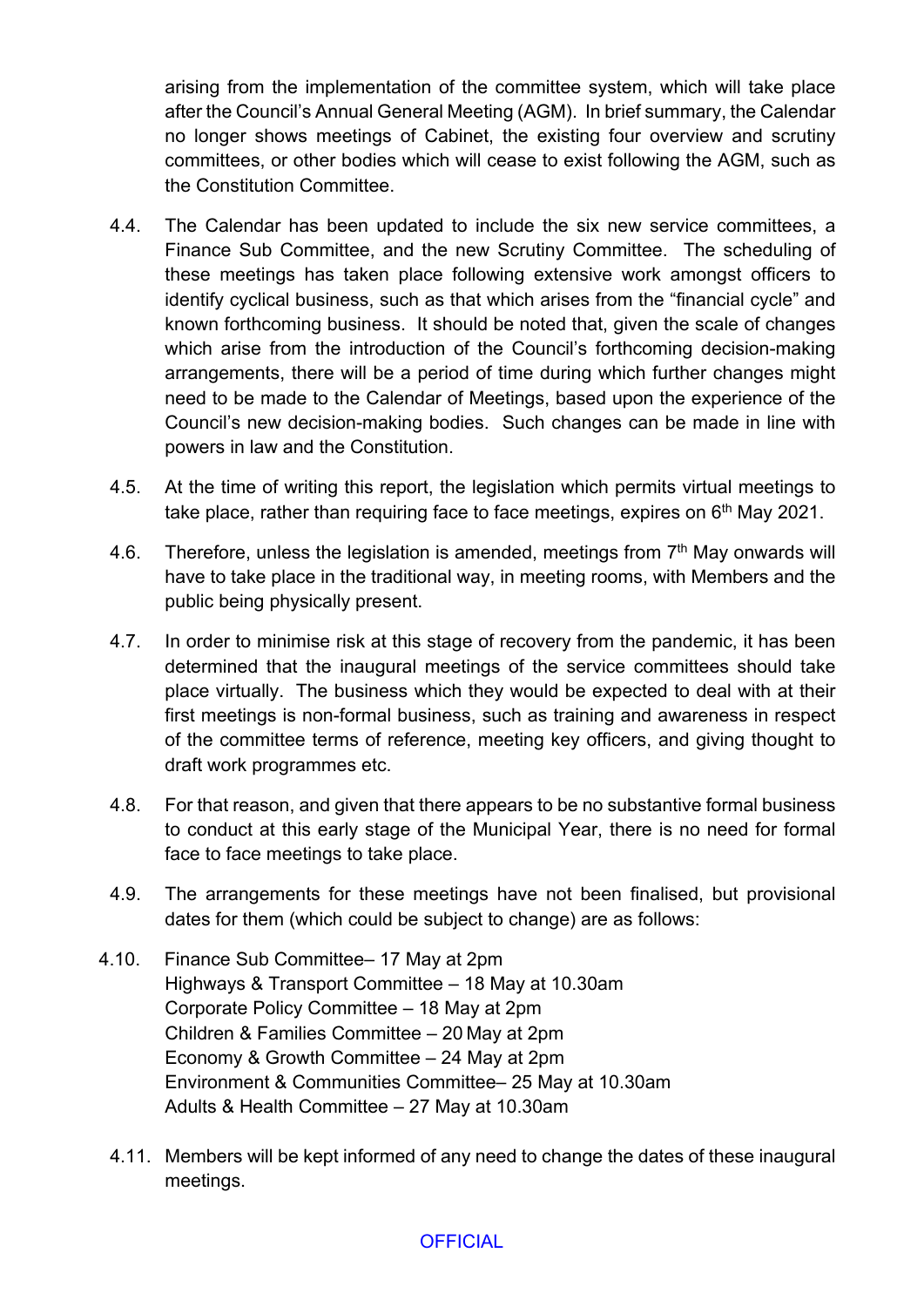- 4.12. The existing pattern of scheduling by those committees which remain unaffected by the new arrangements, has been largely retained. Some minor changes have been made to this scheduling, to accommodate such issues as arise from the financial cycle and to avoid meeting clashes, where possible. For example, it can be seen that there are a very small number of changes to the regular meeting day of Council.
- 4.13. The approach adopted to the construction of the Calendar of Meetings is based upon "cost neutrality" as set out in the report to Council on 19<sup>th</sup> November 2020, and the approved Design Principles for the new arrangements. Whilst careful attention has been paid to the business needs of the organisation, the draft Calendar proposes no more meetings than can be found in the existing Calendar of Meetings. The following principles, many of which will not be unfamiliar to Members, have also been observed:
- 4.14. August has been retained for recess except for planning meetings.
- 4.15. Meetings of full Council have been scheduled to be held on 21 July 2021, 20 October 2021, 18 November 2021, 15 December 2021, 24 February 2022, and 18 May 2022, with the start time of 11 am.
- 4.16. Due to the uncertainty of virtual meetings, a provisional date of 22 June 2021 has been arranged for Full Council meeting. If not required, this meeting will be cancelled.
- 4.17. Meetings of service committees have been scheduled to take place, based upon the business need of the Council rather than a set cycle of meetings . If there is a specific need for additional or fewer meetings, this can be dealt with under existing arrangements.
- 4.18. Strategic Planning Board, Northern Planning Committee and Southern Planning Committee are scheduled on a four-weekly cycle of meetings on Wednesdays; with any site visits taking place on the Friday before the meeting.
- 4.19. The Public Rights of Way Committee had been scheduled to take place quarterly, with the Audit and Governance Committee taking place six times each year and Licensing Committee meeting five times each year. Provisions exist for additional meetings to be called if needed.
- 4.20. The scheduling of meetings of the Scrutiny Committee has been approached on a quarterly basis. It is acknowledged however that there may be the need to arrange ad-hoc meetings, when required to deal with bespoke external scrutiny matters eg external proposals by health providers, using the general powers of the Committee Chair.

### **OFFICIAL**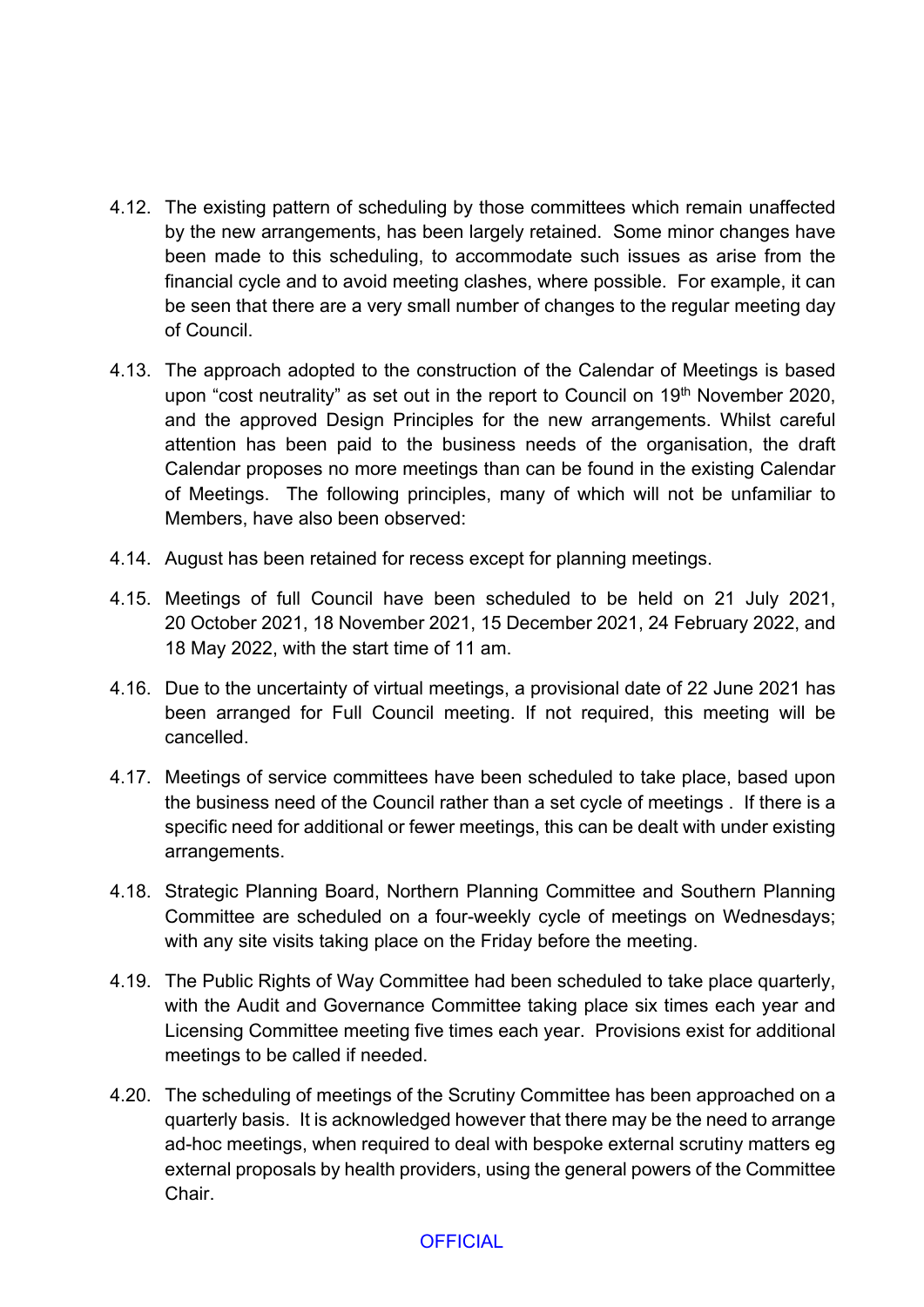- 4.21. The quarterly scheduling will provide for annual reporting, with flexibility around the dates of meetings, to suit business needs.
- 4.22. Due to the evolving nature of the Calendar, the usual Member consultations have not taken place. The Calendar has, however, been shared with the Corporate Leadership Team, Group Leaders, Group Whips, Constitution Committee members, and members of the Governance Working Group.
- 4.23. The Committee is asked to refer the Calendar to Council for approval.

## **5. Implications of the Recommendations**

### **5.1 Legal Implications**

5.1.1 There are no specific legal implications other than those identified in the main body of the report.

## **5.2 Finance Implications**

5.2.1 There are no direct finance implications.

## **5.3 Policy Implications**

5.3.1 There are no direct policy implications.

# **5.4 Equality Implications**

5.4.1 There are no direct implications for equality.

### **5.5 Human Resources Implications**

5.5.1 There are no direct implications for human resources.

# **5.6 Risk Management Implications**

5.6.1 A published calendar of meetings enables effective business planning and decision-making procedures.

# **5.7 Rural Communities Implications**

5.7.1 There are no direct implications for rural communities.

# **5.8 Implications for Children & Young People**

5.8.1 There are no direct implications for children and young people.

# **5.9 Public Health Implications**

5.9.1 There are no direct implications for public health.

# **OFFICIAL**